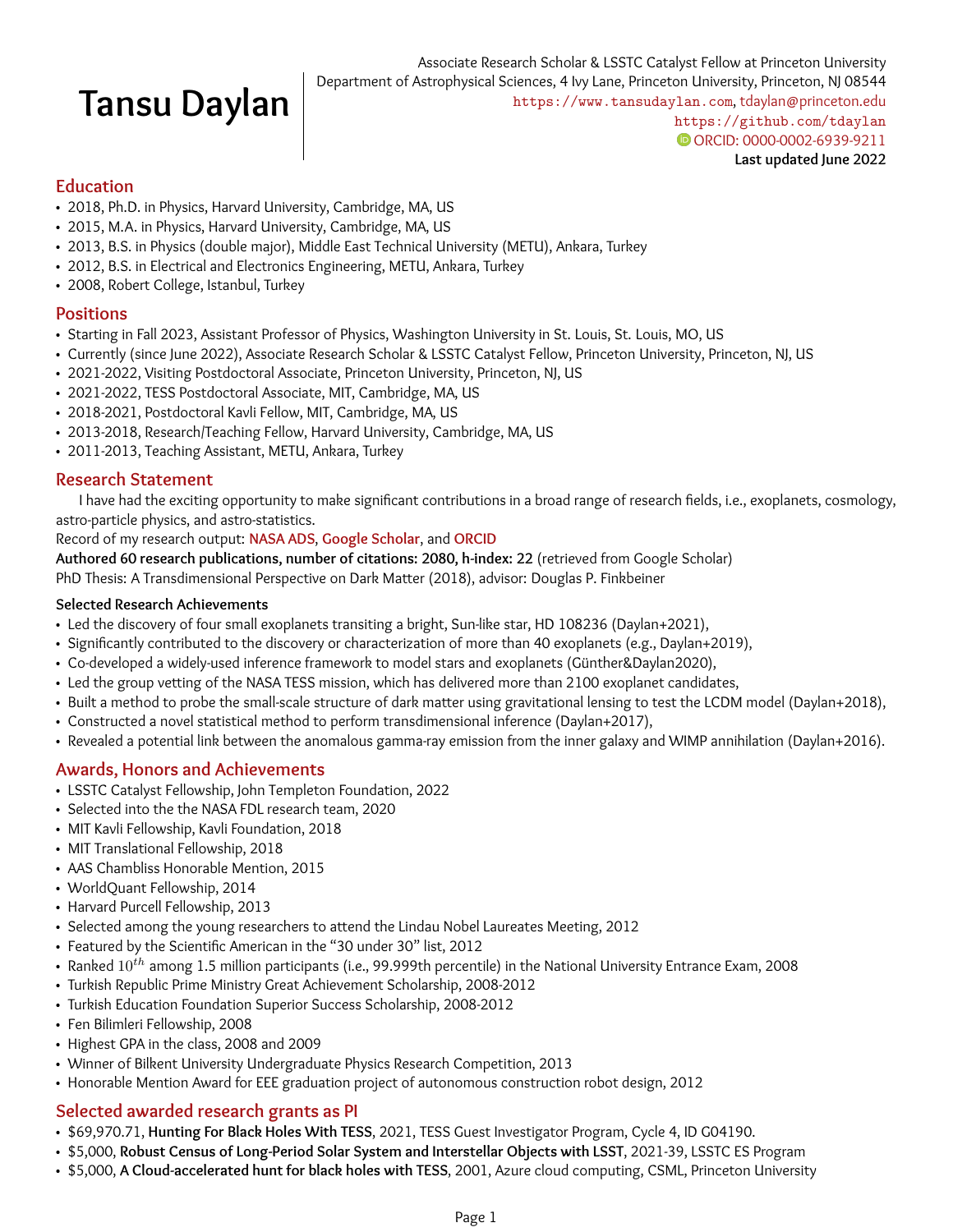#### **Awarded telescope resources as PI**

- 2-minute cadence targets. **Mapping Star Spots Using TESS**, TESS Guest Investigator (GI) Program, Cycle 4, ID G04206.
- 2-minute cadence targets. **Searching For Compact Objects With Stellar Companions Using TESS**, TESS GI, Cycle 3, ID G03254.
- 1.5 nights. **Revealing the dynamical history of an exceptional multiplanetary system with small transiting planets and a bright host**, Magellan Clay/PFS, 2021A.
- 1 night. **Probing the spin-orbit alignment of a rich and compact multiplanetary system TOI-1233**, Magellan Clay/PFS, 2022A.

## **Selected awarded grants as non-PI**

- \$492,467 **Planet Formation Revealed by a Uniform Analysis of all Giant Planets**, 2021, NASA XRP, 21-XRP21-0135, PI: Quinn
- \$67,000, **Disintegrating Rocky Bodies Transiting White Dwarfs: The Key To Understanding Exoplanet Compositions**, 2021, TESS Guest Investigator Program, Cycle 4, ID G04200, PI: Vanderburg.
- \$50,000, **A Systematic Study To Characterize Rapid Optical Variability Of Agn And Search For Quasi-Periodic Oscillations**, 2021, TESS Guest Investigator Program, Cycle 4, ID G04215, PI: Pasham.
- \$50,000, **A Systematic Study Of Tess Orbital Phase Curves**, 2021, TESS Guest Investigator Program, Cycle 4, ID G04096, PI: Shporer.
- **Thermal Emission from the First Planet Transiting a White Dwarf**, 2021, JWST Proposal, Cycle 1, ID 2507, PI: Vanderburg.
- **Leveraging The Synergy Between TESS And Speculoos: Hunting For Exoplanets Around The Nearest Late M Dwarfs**, 2020, TESS Guest Investigator Program, Cycle 3, ID G03279, PI: Guenther.
- \$44,999.55, **Disintegrating Rocky Bodies Transiting White Dwarfs: The Key To Understanding Exoplanet Compositions**, 2020, TESS Guest Investigator Program, Cycle 3, ID G03207, PI: Vanderburg.
- \$50,000, **A Systematic Study Of TESS Orbital Phase Curves**, 2020, TESS Guest Investigator Program, Cycle 3, ID G03232, PI: Shporer.
- \$43,000, **Disintegrating Rocky Bodies Transiting White Dwarfs: The Key To Understanding Exoplanet Compositions**, 2019, TESS Guest Investigator Program, Cycle 2, ID G022077, PI: Vanderburg.
- \$89,000, **Atmospheric characterization of two temperate mini-Neptunes formed in the same protoplanetary nebula**, 2019, HST Proposal, Cycle 27, ID 15814, PI: Mikal-Evans.

#### **Selected teaching experience**

- Spring 2021, MIT Kaufman Teaching Certificate Program, MIT, Cambridge, MA, US
- Spring 2021, Guest Lecturer, Spec Seminar: Planetary Science, MIT, Cambridge, MA, US
- Fall 2020, Guest Lecturer, Selected Topics in Graduate Physics, 8.398, MIT, Cambridge, MA, US
- Summer 2019, Lecturer, "Quantum to Cosmos: Ideas and Applications" , Research summer school, Istanbul, Turkey
- Spring 2019, Guest Lecturer, Artificial Intelligence for TESS Applications, 12.S680, MIT, Cambridge, MA, US
- Spring 2019, Guest Lecturer, Undergraduate Cosmology, Astro 130, Harvard University, Cambridge, MA, US
- Fall 2016, Teaching Fellow, Graduate Cosmology, Physics 212, Harvard University, Cambridge, MA, US
- Spring 2015, Teaching Fellow, The Energetic Universe, SPU 19, Harvard University, Cambridge, MA, US
- Spring 2013, Fall 2012, Spring 2012, Teaching Assistant, Modern Physics, PHYS207, METU, Ankara, Turkey

#### **Professional activities**

- President (2020-2021) and Human Affairs Chair (2019-2020) of the MIT Postdoctoral Association
- TESS Science Office exoplanet vetting lead (since 2018)
- NOIRLab Telescope Allocation Committee member 2020A, 2020B, 2021A, and 2021B
- Reviewer for NASA XRP, HST GO, NASA FDL and NASA FINESST proposals
- Referee for the AAS journals AJ, ApJ, and ApJS
- Session Chair and/or Organizer in AAS235, AAS237, and TESS Science Conference II
- Editorial board member for the Turkish Journal of Physics (since 2019)
- LOC member for TESS Science Conference I and "Gravitational Waves: New Challenges and Opportunities" (2019)
- Organizer of the MIT Exoplanet Journal Club (2018-2020)
- Member of the science council for the East Anatolian Observatory (since 2019)
- Research mentor for the Harvard-MIT Science Research Mentoring Program (2019-2020)
- Mentor, American Physical Society (APS) National Mentoring Community (2020-), MIT Mentor Advocate Partnership (2018-2019)
- Observing experience with DECam on the 4m Blanco Telescope at CTIO and PFS on the 6.5m Clay (Magellan II) Telescope at LCO.
- Extensive data analysis (machine learning and Bayesian inference) experience with astrophysical datasets collected by space and ground-based missions such as Fermi-LAT, Chandra, HST, SDSS, TESS, Kepler, and AMS-02.

#### **Selected Software Developed**

- **Probabilistic Cataloger (**PCAT**)**, Daylan et al. 2017, Daylan et al. 2018, a transdimensional, hierarchical, and Bayesian framework to sample from the posterior probability distribution of a metamodel, i.e., union of models with different dimensionality, <https://github.com/tdaylan/pcat>
- **Allesfitter**, Günther & Daylan, 2019, widely used software to model exoplanets and stars in time-series data, <https://www.allesfitter.com>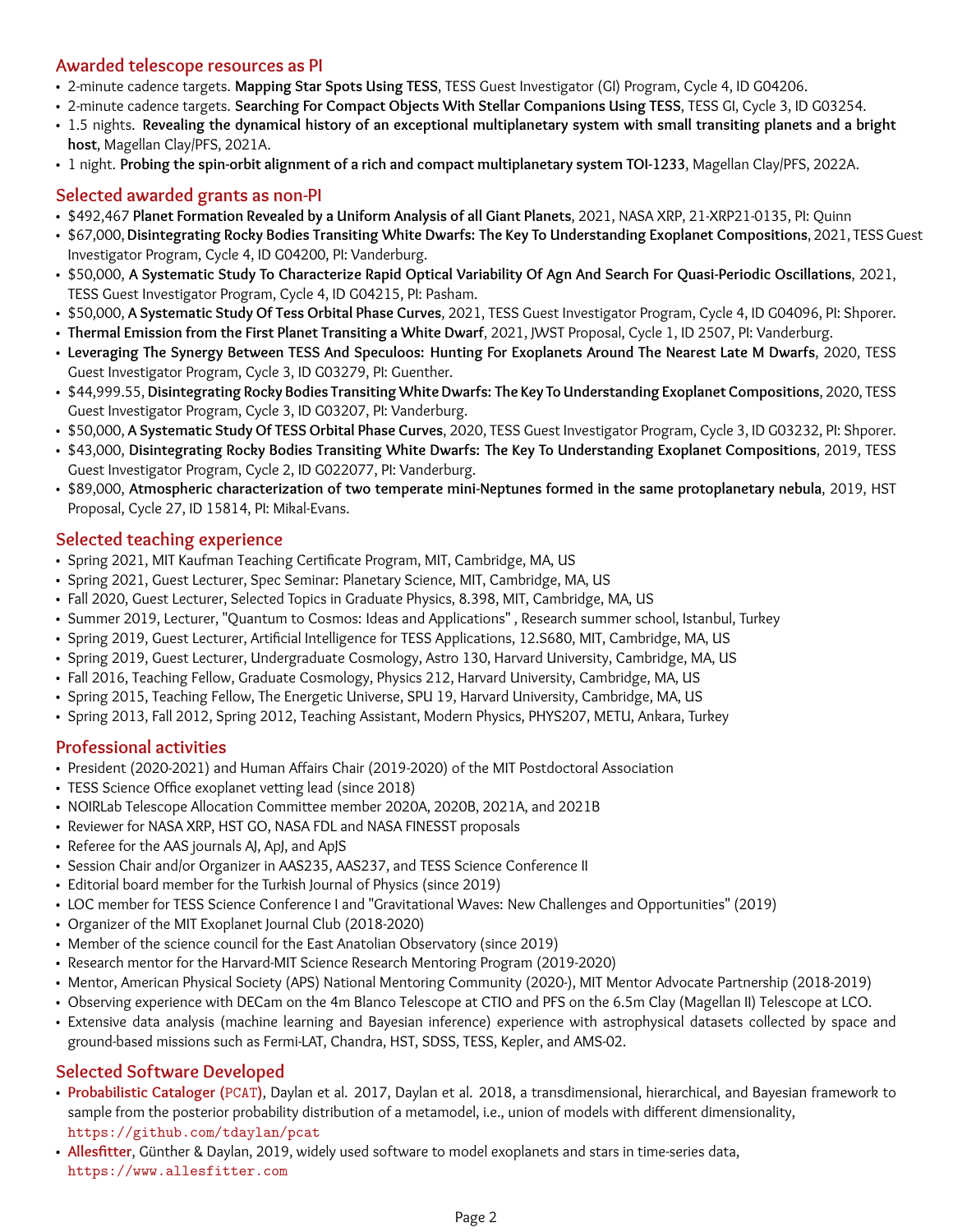#### **Publications**

**Peer-reviewed papers (in review or published)**

**Lead author**

- 1. **Daylan** et al. **TESS discovery of a super-Earth and three sub-Neptunes hosted by the bright, Sun-like star HD 108236**
- AJ, 161:85, 2021, [doi:10.3847/1538-3881/abd73e,](https://iopscience.iop.org/article/10.3847/1538-3881/abd73e) [arXiv:2004.11314](https://arxiv.org/abs/2004.11314) 2. **Daylan** et al. **TESS observations of the WASP-121 b phase curve**
- AJ, 161:131, 2021, [doi:10.3847/1538-3881/abd8d2,](https://iopscience.iop.org/article/10.3847/1538-3881/abd8d2) [arXiv:1909.03000](https://arxiv.org/abs/1909.03000) 3. **Daylan** et al. **The Small-scale Structure in Strongly Lensed Systems via Transdimensional Inference**

ApJ, 854:141, 2018, [doi:10.3847/1538-4357/aaaa1e,](https://iopscience.iop.org/article/10.3847/1538-4357/aaaa1e) [arXiv:1706.06111](https://arxiv.org/abs/1706.06111) 4. **Daylan** et al. **Inference of Unresolved Point Sources at High Galactic Latitudes Using Probabilistic Catalogs**

- ApJ, 839:4, 2017, [doi:10.3847/1538-4357/aa679e,](https://iopscience.iop.org/article/10.3847/1538-4357/aa679e) [arXiv:1607.04637](https://arxiv.org/abs/1607.04637)
- 5. **Daylan** et al. **The characterization of the gamma-ray signal from the central Milky Way: A case for annihilating dark matter** Physics of the Dark Universe, 12:1-23, 2016, [doi:10.1016/j.dark.2015.12.005,](https://www.sciencedirect.com/science/article/abs/pii/S2212686416000030?via%3Dihub) [arXiv:1402.6703](https://arxiv.org/abs/1402.6703)

#### **Second or third author**

6. Kunimoto, **Daylan**, et al. **The TESS Faint Star Search: 1,617 TOIs from the TESS Primary Mission**

- Submitted, 2021, [arXiv:2112.02176](https://arxiv.org/abs/2112.02176) 7. Günther and **Daylan**. **Allesfitter: Flexible Star and Exoplanet Inference From Photometry and Radial Velocity** ApJS, 254:13, 2021, [doi:10.3847/1538-4365/abe70e,](https://iopscience.iop.org/article/10.3847/1538-4365/abe70e) [arXiv:2003.14371](https://arxiv.org/abs/2003.14371)
- 8. Wong, Shporer, **Daylan**, et al. **Systematic Phase Curve Study of Known Transiting Systems from Year 1 of the TESS Mission** AJ, 160:155, 2020, [doi:10.3847/1538-3881/ababad,](https://iopscience.iop.org/article/10.3847/1538-3881/ababad) [arXiv:2003.06407](https://arxiv.org/abs/2003.06407)

9. Badenas-Agusti, Günther, **Daylan**, et al. **HD 191939: Three Sub-Neptunes Transiting a Sun-like Star Only 54 pc Away** AJ, 160 113, 2020, [doi:10.3847/1538-3881/aba0b5,](https://iopscience.iop.org/article/10.3847/1538-3881/aba0b5) [arXiv:2002.03958](https://arxiv.org/abs/2002.03958)

- 10. Feder, Portillo, **Daylan**, et al. **Multiband Probabilistic Cataloging: A Joint Fitting Approach to Point Source Detection and Deblending AJ, 159:163, 2020, [doi:10.3847/1538-3881/ab74cf,](https://iopscience.iop.org/article/10.3847/1538-3881/ab74cf) [arXiv:1907.04929](https://arxiv.org/abs/1907.04929)**
- 11. Portillo, Lee, **Daylan**, et al. **Improved Point-source Detection in Crowded Fields Using Probabilistic Cataloging** AJ, 154:132, 2017, [doi:10.3847/1538-3881/aa8565,](https://iopscience.iop.org/article/10.3847/1538-3881/aa8565) [arXiv:1703.01303](https://arxiv.org/abs/1703.01303)
- 12. Butler, Feder, **Daylan**, et al. **Measurement of the Relativistic Sunyaev-Zeldovich Corrections in RX J1347.5-1145** Submitted, 2021, [arXiv:2110.13932](https://arxiv.org/abs/2110.13932)

**Core author (i.e., significant contribution to analyses, figures, or sections in addition to editing of the manuscripts.)** 13. Smith et al. **GRB 191016A: A Long Gamma-Ray Burst Detected by TESS** ApJ, 911:1, 2021, [doi:10.3847/1538-4357/abe6a2,](https://iopscience.iop.org/article/10.3847/1538-4357/abe6a2) [arXiv:2102.11295](https://arxiv.org/abs/2102.11295) 14. Crossfield et al. **Phase Curves of Hot Neptune LTT 9779b Suggest a High-Metallicity Atmosphere**

- ApJL, 903:L7, 2020, [doi:10.3847/2041-8213/abbc71,](https://iopscience.iop.org/article/10.3847/2041-8213/abbc71) [arXiv:2010.12745](https://arxiv.org/abs/2010.12745) 15. Dragomir et al. **Spitzer Reveals Evidence of Molecular Absorption in the Atmosphere of the Hot Neptune LTT 9779b**
- ApJL, 903:L6, 2020, [doi:10.3847/2041-8213/abbc70,](https://iopscience.iop.org/article/10.3847/2041-8213/abbc70) [arXiv:2010.12744](https://arxiv.org/abs/2010.12744) 16. Vanderburg et al. **A giant planet candidate transiting a white dwarf**
- Nature, 585, 363-367, 2020, [doi:10.1038/s41586-020-2713-y,](https://www.nature.com/articles/s41586-020-2713-y) [arXiv:2009.07282](https://arxiv.org/abs/2009.07282) 17. Günther et al. **Complex Modulation of Rapidly Rotating Young M Dwarfs: Adding Pieces to the Puzzle**

Submitted, 2020, [arXiv:2008.11681](https://arxiv.org/abs/2008.11681)

18. Kane et al. **Transits of Known Planets Orbiting a Naked-Eye Star**

AJ, 160:129, 2020, [doi:10.3847/1538-3881/aba835,](https://iopscience.iop.org/article/10.3847/1538-3881/aba835) [arXiv:2007.10995](https://arxiv.org/abs/2007.10995) 19. Basturk et al. **A holistic and probabilistic approach to the ground-based and spaceborne data of HAT-P-19 system**

- MNRAS, 496:4174, 2020, [doi:10.1093/mnras/staa1758,](https://academic.oup.com/mnras/article-abstract/496/4/4174/5860289?redirectedFrom=fulltext) [arXiv:1911.07903](https://arxiv.org/abs/1911.07903) 20. Pepper et al. **TESS Reveals HD 118203b to be a Transiting Planet**
- AJ, 159:243, 2020, [doi:10.3847/1538-3881/ab84f2,](https://iopscience.iop.org/article/10.3847/1538-3881/ab84f2) [arXiv:1911.05150](https://arxiv.org/abs/1911.05150) 21. Wong et al. **Exploring the atmospheric dynamics of the extreme ultra-hot Jupiter KELT-9b using TESS photometry**

AJ, 160:88, 2019, [doi:10.3847/1538-3881/aba2cb,](https://iopscience.iop.org/article/10.3847/1538-3881/aba2cb) [arXiv:1910.01607](https://arxiv.org/abs/1910.01607) 22. Yu et al. **Identifying Exoplanets with Deep Learning III: Automated Triage and Vetting of TESS Candidates**

AJ, 158:25, 2019, [doi:10.3847/1538-3881/ab21d6,](https://iopscience.iop.org/article/10.3847/1538-3881/ab21d6) [arXiv:1904.02726](https://arxiv.org/abs/1904.02726) 23. Fausnaugh et al. **Early Time Light Curves of 18 Bright Type Ia Supernovae Observed with TESS**

ApJ, 908:51, 2021, [doi: 10.3847/1538-4357/abcd42,](https://iopscience.iop.org/article/10.3847/1538-4357/abcd42) [arXiv:1904.02171](https://arxiv.org/abs/1904.02171) 24. Günther et al. **A Super-Earth and two sub-Neptunes transiting the bright, nearby, and quiet M-dwarf TOI-270**

Nature Astronomy, page 420, 2019, [doi:10.1038/s41550-019-0845-5,](https://www.nature.com/articles/s41550-019-0845-5) [arXiv:1903.06107](https://arxiv.org/abs/1903.06107) 25. Bouma et al. **WASP-4b Arrived Early for the TESS Mission**.

AJ, 157:217, 2019, [doi:10.3847/1538-3881/ab189f](https://iopscience.iop.org/article/10.3847/1538-3881/ab189f) [arXiv:1903.02573](https://arxiv.org/abs/1903.02573)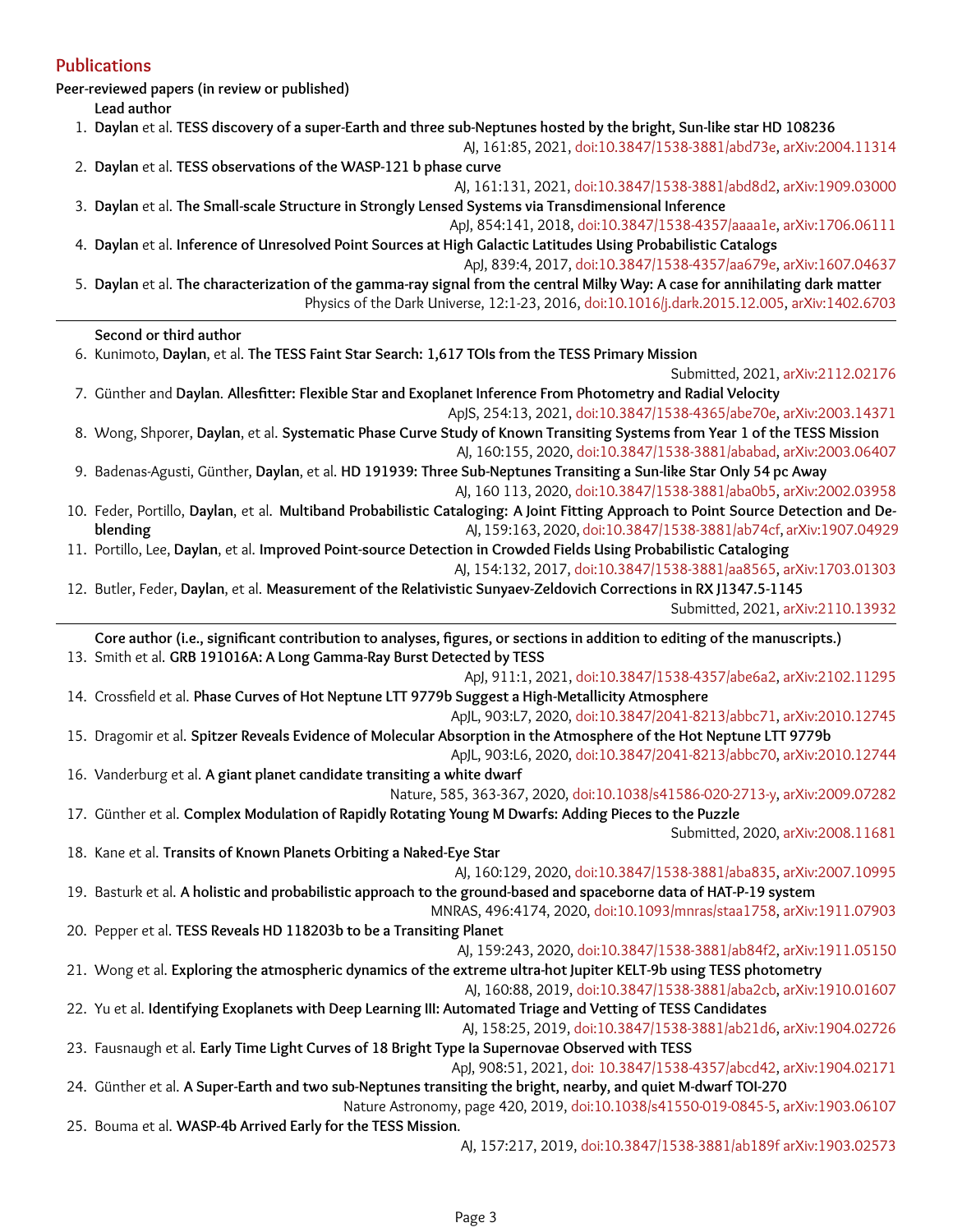| 26. Günther et al. Stellar Flares from the First Tess Data Release: Exploring a New Sample of M-dwarfs<br>AJ, 159:60, 2020, doi:10.3847/1538-3881/ab5d3a, arXiv:1901.00443 |                                                                              |  |
|----------------------------------------------------------------------------------------------------------------------------------------------------------------------------|------------------------------------------------------------------------------|--|
| 27. Shporer et al. TESS Full Orbital Phase Curve of the WASP-18b System                                                                                                    |                                                                              |  |
|                                                                                                                                                                            | AJ, 157:178, 2019, doi:10.3847/1538-3881/ab0f96, arXiv:1811.06020            |  |
| 28. Schlafly et al. The DECam Plane Survey: Optical Photometry of Two Billion Objects in the Southern Galactic Plane                                                       |                                                                              |  |
|                                                                                                                                                                            | ApJS, 234:39, 2018, doi:10.3847/1538-4365/aaa3e2, arXiv:1710.01309           |  |
| Collaborating author (i.e., based on research work for a collaboration in addition to editing of the manuscripts.)                                                         |                                                                              |  |
| 29. Silverstein et al. The LHS 1678 System: Two Earth-Sized Transiting Planets and an Astrometric Companion Orbiting an M Dwarf                                            |                                                                              |  |
| Near the Convective Boundary at 20 pc                                                                                                                                      | Accepted, AJ, 2021, arXiv:2110.12079                                         |  |
| 30. Huber et al. A 20-Second Cadence View of Solar-Type Stars and Their Planets with TESS: Asteroseismology of Solar Analogs                                               |                                                                              |  |
| and a Re-characterization of pi Men c                                                                                                                                      | Accepted, AJ, 2021, arXiv:2108.09109                                         |  |
| 31. Trifonov et al. A pair of warm giant planets near the 2:1 mean motion resonance around the K-dwarf star TOI-2202                                                       |                                                                              |  |
|                                                                                                                                                                            | Accepted, AJ, 2021, arXiv:2108.05323                                         |  |
| 32. Wells et al. A large sub-Neptune transiting the thick-disk M4V TOI-2406                                                                                                |                                                                              |  |
| A&A, 653, A97, 2021, doi:10.1051/0004-6361/202141277, arXiv:2107.14125                                                                                                     |                                                                              |  |
| 33. Wong et al. Visible-light Phase Curves from the Second Year of the TESS Primary Mission                                                                                |                                                                              |  |
|                                                                                                                                                                            | AJ, 162:127, 2021, doi:10.3847/1538-3881/ac0c7d, arXiv:2106.02610            |  |
| 34. Burt et al. TOI-1231 b: A Temperate, Neptune-Sized Planet Transiting the Nearby M3 Dwarf NLTT 24399                                                                    |                                                                              |  |
|                                                                                                                                                                            | AJ, 162:87, 2021, doi:10.3847/1538-3881/ac0432, arXiv:2105.08077             |  |
| 35. Addison et al. TOI-1431b/MASCARA-5b: A Highly Irradiated Ultra-Hot Jupiter Orbiting One of the Hottest & Brightest Known                                               |                                                                              |  |
| <b>Exoplanet Host Stars</b>                                                                                                                                                | Accepted, AJ, 2021, arXiv:2104.12078                                         |  |
| 36. Guerrero et al. The TESS Objects of Interest Catalog from the TESS Prime Mission                                                                                       |                                                                              |  |
|                                                                                                                                                                            | ApJS 254:39, 2021, doi:10.3847/1538-4365/abefe1, arXiv:2103.12538            |  |
| 37. Hobson et al. A transiting warm giant planet around the young active star TOI-201                                                                                      |                                                                              |  |
|                                                                                                                                                                            | AJ, 161:235, 2021, doi:10.3847/1538-3881/abeaa1, arXiv:2103.02685            |  |
| 38. Osborn et al. A hot mini-Neptune in the radius valley orbiting solar analogue HD 110113                                                                                |                                                                              |  |
|                                                                                                                                                                            | MNRAS, 502, 4, 4842-4857, 2021, doi:10.1093/mnras/stab182, arXiv:2101.04745  |  |
| 39. Powell et al. TIC 168789840: A Sextuply-Eclipsing Sextuple Star System                                                                                                 |                                                                              |  |
|                                                                                                                                                                            | AJ, 161:162, 2021, doi:10.3847/1538-3881/abddb5, arXiv:2101.03433            |  |
| 40. Zhou et al. Two young planetary systems around field stars with ages between 20-320 Myr from TESS                                                                      |                                                                              |  |
|                                                                                                                                                                            | AJ, 161:2, 2020, doi:10.3847/1538-3881/abba22, arXiv:2011.13349              |  |
| 41. Dreizler et al. The CARMENES search for exoplanets around M dwarfs - LP 714-47b (TOI 442.01): Populating the Neptune desert                                            |                                                                              |  |
|                                                                                                                                                                            | A&A, 644, A127, doi:10.1051/0004-6361/202038016, arXiv:2011.01716            |  |
| 42. Dai et al. TKS III: A Stellar Obliquity Measurement of TOI-1726 c                                                                                                      |                                                                              |  |
|                                                                                                                                                                            | AJ 160:193, 2020, doi:10.3847/1538-3881/abb3bd, arXiv:2008.12397             |  |
| 43. Burt et al. TOI-824 b: A New Planet on the Lower Edge of the Hot Neptune Desert                                                                                        |                                                                              |  |
|                                                                                                                                                                            | AJ, 160:153, 2020, doi:10.3847/1538-3881/abac0c, arXiv:2008.11732            |  |
| 44. Ikwut-Ukwa et al. TheK2&TESS Synergy I:Updated Ephemerides and Parameters for K2-114, K2-167, K2-237, & K2-261                                                         |                                                                              |  |
|                                                                                                                                                                            | AJ, 160:209, 2020, doi:10.3847/1538-3881/aba964, arXiv:2007.00678            |  |
| 45. Dalba et al. The TESS-Keck Survey. I. A Warm Sub-Saturn-mass Planet and a Caution about Stray Light in TESS Cameras                                                    |                                                                              |  |
|                                                                                                                                                                            | AJ, 159:241, 2020, doi:10.3847/1538-3881/ab84e3, arXiv:2003.10451            |  |
| 46. Addison et al. TOI-257b (HD 19916b): A Warm sub-Saturn on a Moderately Eccentric Orbit Around an Evolved F-type Star                                                   |                                                                              |  |
|                                                                                                                                                                            | MNRAS, 502, 3, 3704-3722, 2021, doi:10.1093/mnras/staa3960, arXiv:2001.07345 |  |
| 47. Gilbert et al. The First Habitable Zone Earth-sized Planet from TESS. I: Validation of the TOI-700 System                                                              |                                                                              |  |
|                                                                                                                                                                            | AJ, 160:116, 2020, doi:10.3847/1538-3881/aba4b2, arXiv:2001.00952            |  |
| 48. Shporer et al. GJ 1252 b: A 1.2 Rat planet transiting an M3-dwarf at 20.4 pc                                                                                           |                                                                              |  |
|                                                                                                                                                                            | ApJL, 890:L7, 2020, doi:10.3847/2041-8213/ab7020, arXiv:1912.05556           |  |
| 49. Jordan et al. TOI-677 b: A Warm Jupiter (P=11.2d) on an eccentric orbit transiting a late F-type star                                                                  |                                                                              |  |
|                                                                                                                                                                            | AJ, 159:145, 2020, doi:10.3847/1538-3881/ab6f67, arXiv:1911.05574            |  |
| 50. Dawson et al. TOI-216b and TOI-216c: Two warm, large exoplanets in or slightly wide of the 2:1 orbital resonance                                                       |                                                                              |  |
|                                                                                                                                                                            | AJ, 158:65, 2019, doi:10.3847/1538-3881/ab24ba, arXiv:1904.11852             |  |
| 51. Espinoza et al. HD 213885b: A transiting 1-day-period super-Earth with an Earth-like composition around a bright ( $V = 7.9$ )                                         |                                                                              |  |
| star unveiled by TESS                                                                                                                                                      | MNRAS, 491:2982, 2020, doi:10.1093/mnras/stz3150, arXiv:1903.07694           |  |
| 52. Rodriguez et al. An Eccentric Massive Jupiter Orbiting a Subgiant on a 9.5-day Period Discovered in the Transiting Exoplanet                                           |                                                                              |  |
| <b>Survey Satellite Full Frame Images</b>                                                                                                                                  | AJ, 157:191, 2019, doi:10.3847/1538-3881/ab11d9, arXiv:1901.09950            |  |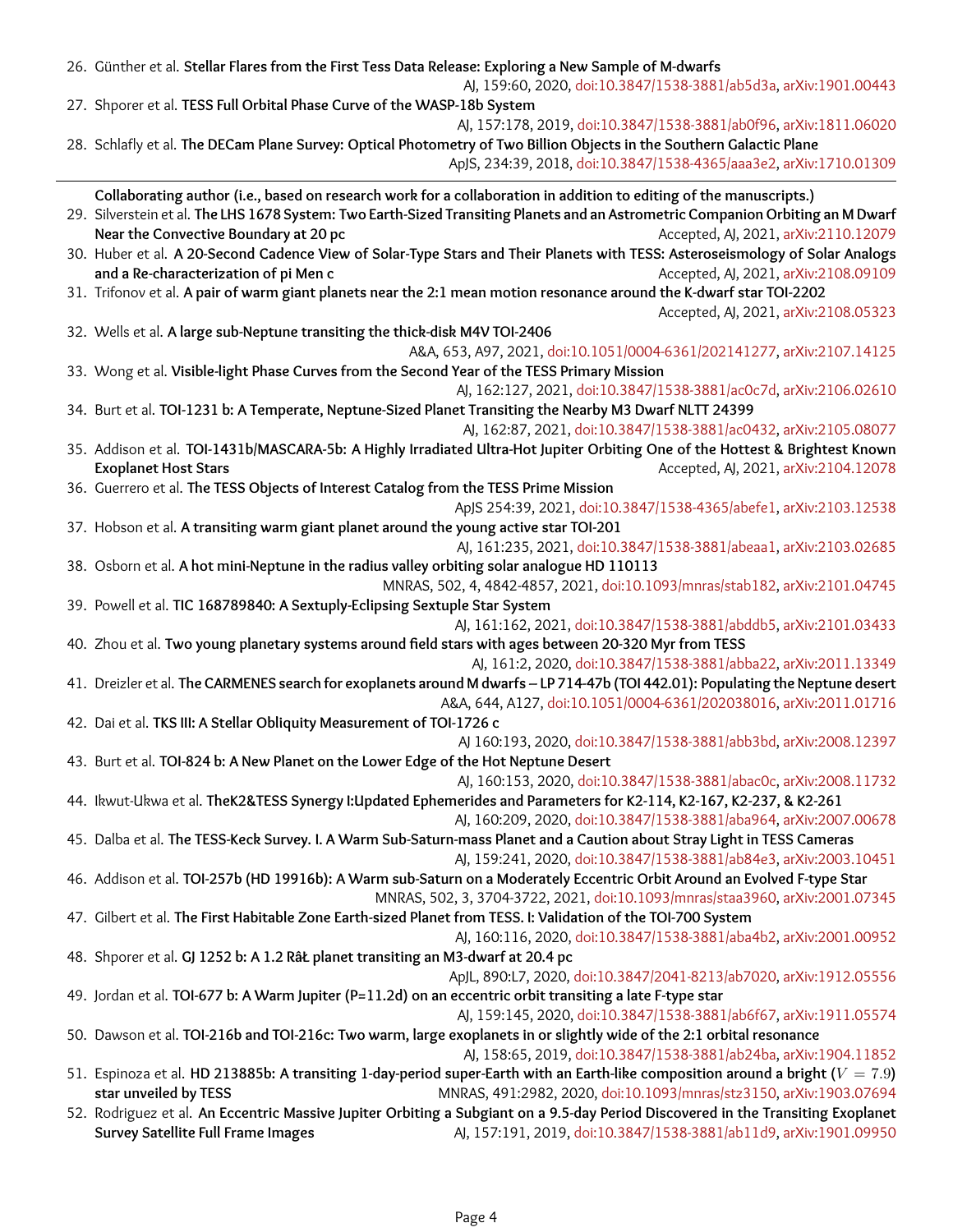### **Proceedings**

|                                                                        | 54. Johnson, Sundaresan, Daylan, et al. RotNet: Fast and Scalable Estimation of Stellar Rotation Periods Using Convolutional Neural |                                                         |  |
|------------------------------------------------------------------------|-------------------------------------------------------------------------------------------------------------------------------------|---------------------------------------------------------|--|
|                                                                        | <b>Networks</b>                                                                                                                     | NeurlPS 2020, Vancouver, Canada, 2020, arXiv:2012.01985 |  |
|                                                                        | 55. S. Schael et al. Precision measurements of the electron spectrum and the positron spectrum with AMS                             |                                                         |  |
|                                                                        |                                                                                                                                     | ICRC 2013, Rio De Janeiro, Brazil, 2013                 |  |
| 56. J. Casaus et al. Determination of the positron anisotropy with AMS |                                                                                                                                     |                                                         |  |
|                                                                        |                                                                                                                                     | ICRC 2013, Rio De Janeiro, Brazil, 2013                 |  |
|                                                                        | 57. V. Choutko et al. Precision Measurement of the Cosmic Ray Helium Flux with AMS Experiment                                       |                                                         |  |
|                                                                        |                                                                                                                                     | ICRC 2013, Rio De Janeiro, Brazil, 2013                 |  |
| 58. S. Haino et al. Precision measurement of the proton flux with AMS  |                                                                                                                                     |                                                         |  |
|                                                                        |                                                                                                                                     | ICRC 2013, Rio De Janeiro, Brazil, 2013                 |  |
|                                                                        | 59. A. Oliva et al. Precision Measurement of the Cosmic Ray Boron-to-Carbon Ratio with AMS                                          |                                                         |  |
|                                                                        |                                                                                                                                     | ICRC 2013, Rio De Janeiro, Brazil, 2013                 |  |
|                                                                        | 60. B. Bertucci et al. Precision measurement of the $e^+ + e^-$ spectrum with AMS                                                   |                                                         |  |
|                                                                        |                                                                                                                                     | ICRC 2013, Rio De Janeiro, Brazil, 2013                 |  |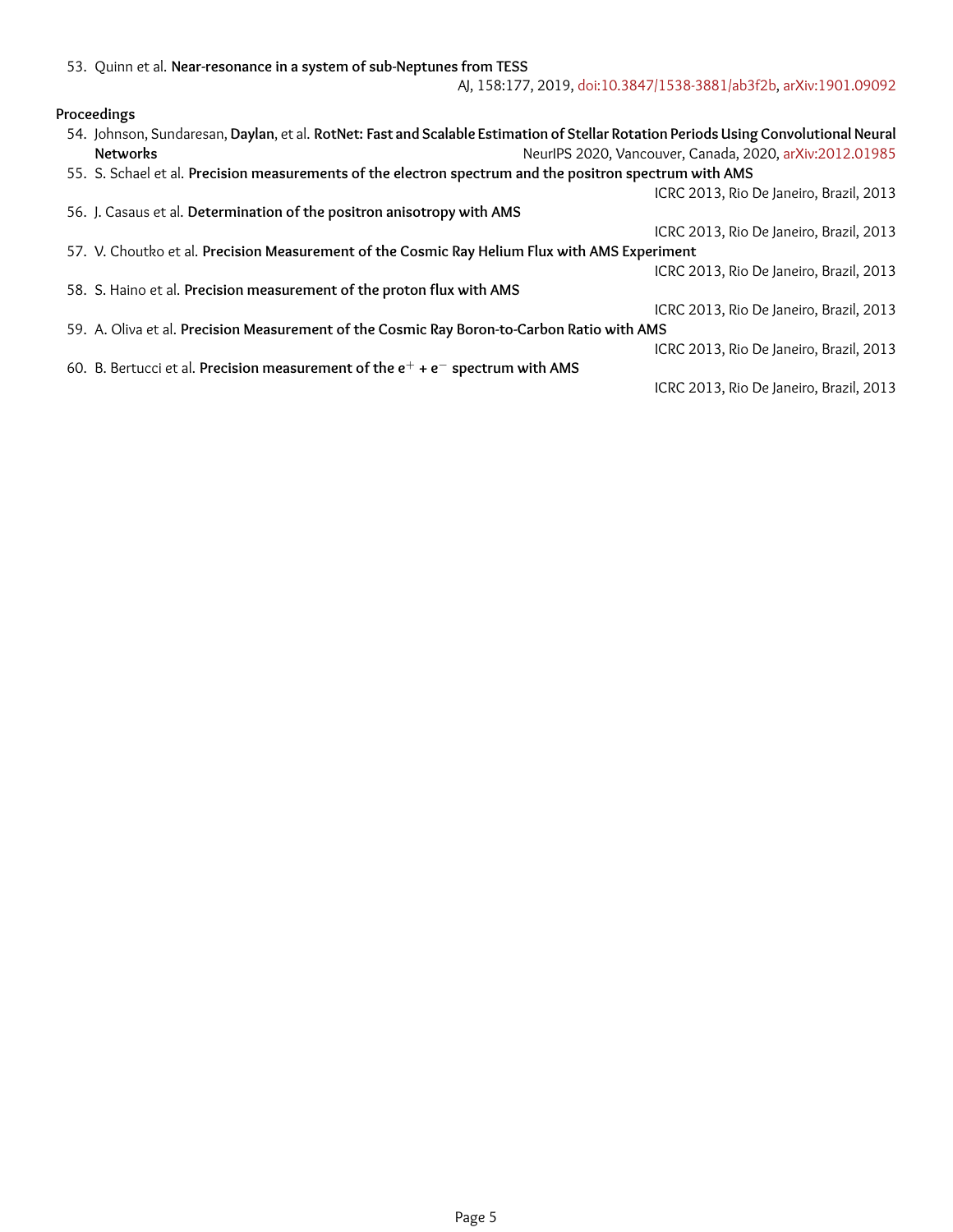# Tansu Daylan's Extended CV (Appendix)

## **Research mentoring experience**

- Graduate student: Mariona Badenas-Agusti (MIT), Emma Chickles (Wellesley→MIT), Lindsey Gordon(Wellesley→ UMinnesota)
- Undergraduate student: Richard Feder-Staehle (Harvard→Caltech), Emily Murray (Princeton), Joshua Zou (Princeton)
- High school research interns: Ashley Davidson (→Stanford), Kartik Pinglé (→MIT), Jasmine Wright (→ UC Boulder), Rom Fradkin (→MIT), Deniz Arikan (→Stanford)

## **Affiliations**

- Junior Member, International Astronomical Union (IAU)
- American Physical Society, American Astronomical Society
- Sigma  $XI$  Society, since 2014
- TESS Atmospheric Characterization, Follow-up, and Objects of Interest Working Groups
- LSST Dark Energy, Solar System, Strong Lensing Science Collaborations
- Associate member, CERN, 2011-2013
- AMS-02 Collaboration, 2011-2013

## **Selected Invited Seminars and Colloquia**

- *A deep survey of transiting exoplanets in the TESS Full Frame Images*, Caltech/JPL, Remote, 30 August 2021
- *A Compute-Intensive Exploration and Characterization of Our Celestial Wonders: Dark Matter and Exoplanets*, Washington University, Remote, 27 April 2021
- *A Compute-Intensive Exploration and Characterization of Our Celestial Wonders: Dark Matter and Exoplanets*, University of Florida, Remote, 30 March 2021
- *Discovery of the HD 108236 multiplanetary system with a bright Sun-like star*, Ohio State University, Remote, 26 January 2021
- *Taking a census of dark matter substructure via transdimensional gravitational imaging*, Stanford University, Remote, 15 December 2020
- *Recharacterization of the atmosphere of WASP-121b*, University of Florida, Remote, 9 April 2020
- *Hot Jupiters and the TESS phase curve of WASP-121b*, Yale University, New Haven CT, 19 November 2019
- *TESS phase curve of WASP-121b*, University of Arizona, Tucson AZ, 30 October 2019
- *Probing the small-scale structure in strong lenses with PCAT*, Caltech/JPL, Pasadena CA, 4 March 2019
- *Inner Milky Way Gamma Ray Excess*, Cape Cod Astronomical Society, South Yarmouth MA, 5 January 2017

## **Selected Contributed Talks**

- *TOI 1233: A quartet of exoplanets discovered by TESS*, TESS Science Meeting 20, Remote, 11 June 2020
- *TESS observations of the WASP-121b phase curve*, AAS235, Honolulu HI, 5 January 2020
- *TESS phase curve of WASP-121b*, BAESM, Cambridge MA, 5 April 2019
- *Recharacterization of previously known exoplanets in multi-sector TESS data*, AAS233, Seattle WA, 6-10 January 2019
- *PSF fitting with the TESS data*, TESS Science Meeting 15, Cambridge MA, 6 August 2018
- *Probing faint gamma-ray point sources in the inner Milky Way using* PCAT , TeVPA2017, Columbus OH, 09 August 2017
- *Probing the GeV Excess using* PCAT , IDM2016, Sheffield UK, 18 July 2016
- *Inference of Dim Gamma-Ray Point Sources Using PCAT*, Dark Matter and Gamma Rays 2015, Obergurgl Austria, 09 December 2015
- *Contribution of Dark Matter annihilations to the low-redshift metagalactic ionization rate*, DPF2015, Ann Arbor MI, 06 August 2015
- *Can MSPs account for the gamma-ray excess in the inner Milky Way?*, EWASS2015, Tenerife Spain, 25 June 2015
- *Scrutinizing the Diffuse Gamma-Ray Emission in the Inner Galaxy*, TeVPA2014, Amsterdam Netherlands, 26 June 2014
- *The Characterization of the Gamma-Ray Signal from the Central Milky Way*, Fermi Summer School at University of Delaware, Lewes DE, 31 May 2014
- *Anomalous Gamma-Ray Emission from the Inner Galaxy*, Harvard University, Cambridge MA, 07 May 2014
- *Photon Reconstruction In Calorimetric Mode*, AMS Collaboration Meeting at CERN, Geneva Switzerland, 14 February 2013

## **Selected Poster Presentations**

- *Recharacterization of previously known exoplanets in multi-sector TESS data*, Kepler Science Conference V, Glendale, CA, 4-8 March 2019
- Scrutinizing the unresolved x-ray background in the CDFS field via transdimensional sampling, the 16<sup>th</sup> AAS HEAD Meeting, Sun Valley, ID, 20-24 August 2017
- Inference of Dim Gamma-Ray Point Sources Using Probabilistic Catalogs, 6<sup>th</sup> Fermi Symposium, Arlington, VA, 08 November 2015
- Contribution of GeV Scale Dark Matter Annihilations to the Cosmic Ultraviolet Background, the 225<sup>t</sup>h AAS Meeting, Seattle, WA, 06 January 2015
- GeV excess electrons upscattering the CMB: a possible resolution to the "Photon Underproduction Crisis", 5<sup>th</sup> Fermi Symposium, Nagoya, Japan, 20 October 2014
- *The Characterization of the Gamma-Ray Signal from the Central Milky Way*, Sackler Cenference, Cambridge, MA, 19 May 2014

## **Selected Science Outreach**

• Lecturer, The Project Science Voyagers, (2016-2018, addressed ∼30,000 high school students)